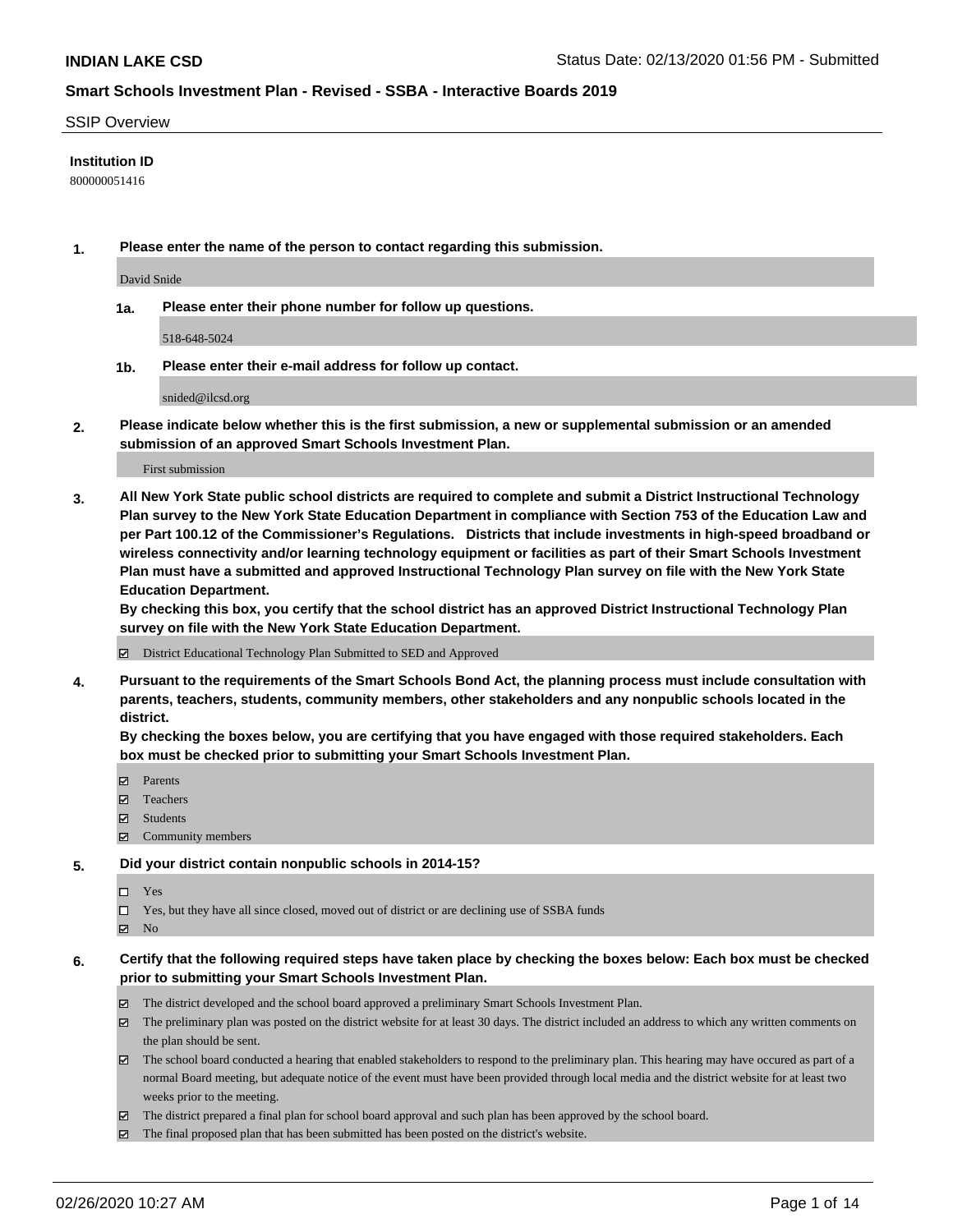SSIP Overview

**6a. Please upload the proposed Smart Schools Investment Plan (SSIP) that was posted on the district's website, along with any supporting materials. Note that this should be different than your recently submitted Educational Technology Survey. The Final SSIP, as approved by the School Board, should also be posted on the website and remain there during the course of the projects contained therein.**

Indian Lake SSBA 2019.pdf

**6b. Enter the webpage address where the final Smart Schools Investment Plan is posted. The Plan should remain posted for the life of the included projects.**

https://drive.google.com/file/d/1abbEto2vJVpmLSuwLLiPZZlZVSyzECuT/view

**7. Please enter an estimate of the total number of students and staff that will benefit from this Smart Schools Investment Plan based on the cumulative projects submitted to date.**

147

**8. An LEA/School District may partner with one or more other LEA/School Districts to form a consortium to pool Smart Schools Bond Act funds for a project that meets all other Smart School Bond Act requirements. Each school district participating in the consortium will need to file an approved Smart Schools Investment Plan for the project and submit a signed Memorandum of Understanding that sets forth the details of the consortium including the roles of each respective district.**

 $\Box$  The district plans to participate in a consortium to partner with other school district(s) to implement a Smart Schools project.

## **9. Please enter the name and 6-digit SED Code for each LEA/School District participating in the Consortium.**

| Partner LEA/District | <b>ISED BEDS Code</b> |
|----------------------|-----------------------|
| (No Response)        | (No Response)         |

#### **10. Please upload a signed Memorandum of Understanding with all of the participating Consortium partners.**

(No Response)

**11. Your district's Smart Schools Bond Act Allocation is:**

\$79,618

#### **12. Final 2014-15 BEDS Enrollment to calculate Nonpublic Sharing Requirement**

|            | <b>Public Enrollment</b> | Nonpublic Enrollment | Total Enrollment | l Nonpublic Percentage |
|------------|--------------------------|----------------------|------------------|------------------------|
| Enrollment | 116                      |                      | 116.00           | 0.00                   |

**13. This table compares each category budget total, as entered in that category's page, to the total expenditures listed in the category's expenditure table. Any discrepancies between the two must be resolved before submission.**

|                                          | Sub-Allocations | <b>Expenditure Totals</b> | <b>Difference</b> |
|------------------------------------------|-----------------|---------------------------|-------------------|
| <b>School Connectivity</b>               | 0.00            | 0.00                      | 0.00              |
| Connectivity Projects for<br>Communities | 0.00            | 0.00                      | 0.00              |
| Classroom Technology                     | 79,618.00       | 79,618.00                 | 0.00              |
| Pre-Kindergarten Classrooms              | 0.00            | 0.00                      | 0.00              |
| Replace Transportable<br>Classrooms      | 0.00            | 0.00                      | 0.00              |
| <b>High-Tech Security Features</b>       | 0.00            | 0.00                      | 0.00              |
| Nonpublic Loan                           | 0.00            | 0.00                      | 0.00              |
| Totals:                                  |                 |                           |                   |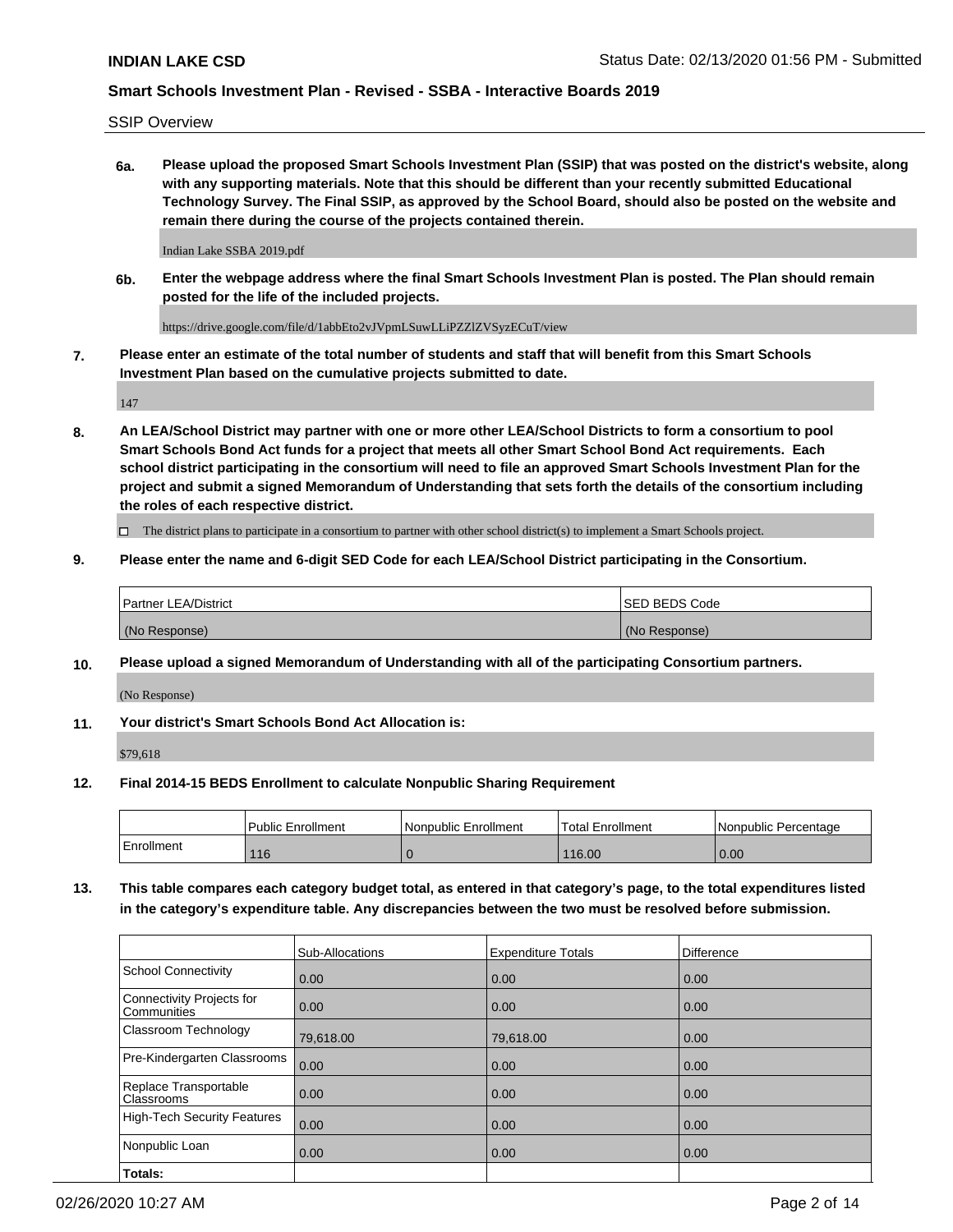SSIP Overview

| <b>Sub-Allocations</b> | Expenditure Totals | <b>Difference</b> |
|------------------------|--------------------|-------------------|
| 79,618                 | 79.618             | 0                 |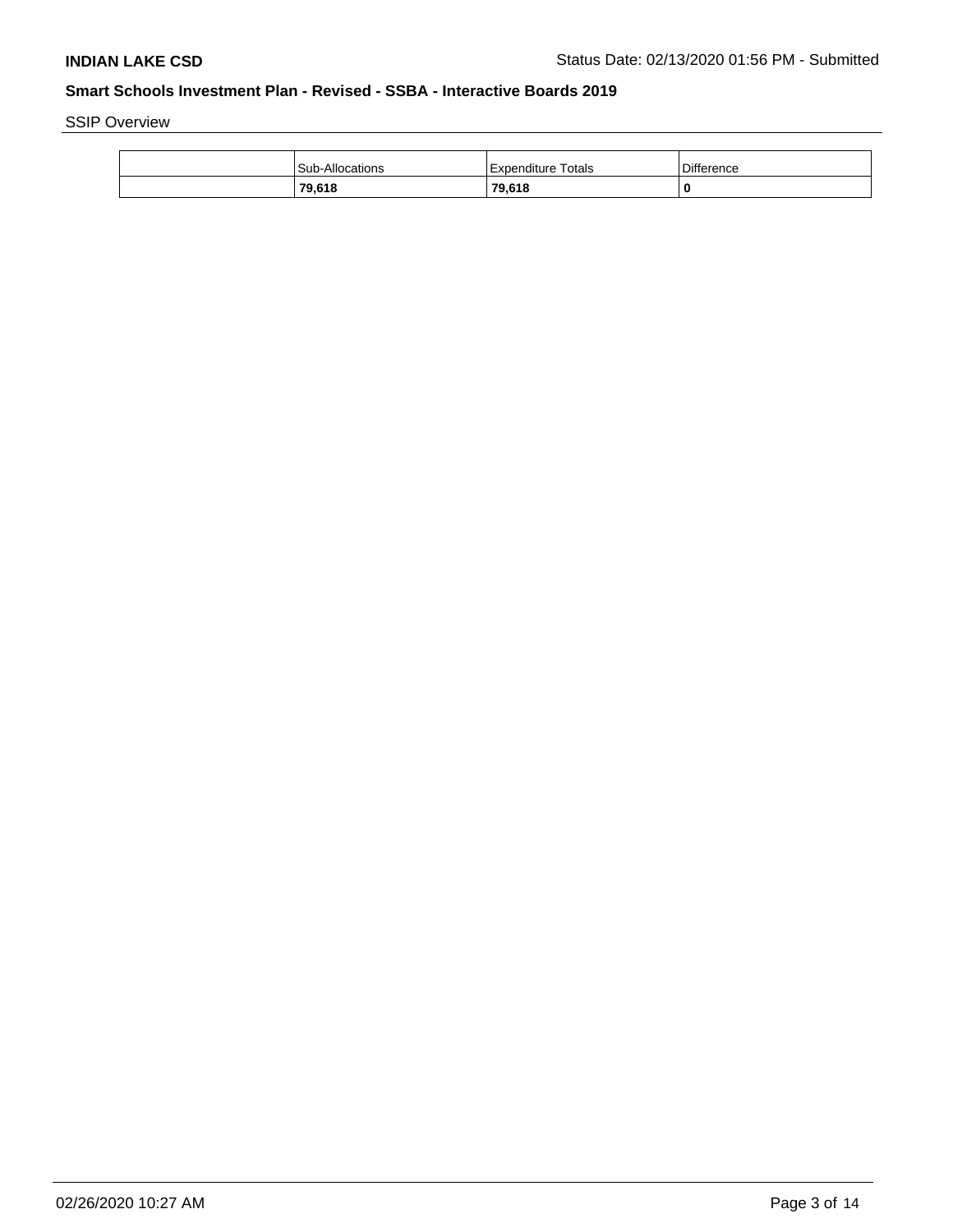School Connectivity

- **1. In order for students and faculty to receive the maximum benefit from the technology made available under the Smart Schools Bond Act, their school buildings must possess sufficient connectivity infrastructure to ensure that devices can be used during the school day. Smart Schools Investment Plans must demonstrate that:**
	- **• sufficient infrastructure that meets the Federal Communications Commission's 100 Mbps per 1,000 students standard currently exists in the buildings where new devices will be deployed, or**
	- **• is a planned use of a portion of Smart Schools Bond Act funds, or**
	- **• is under development through another funding source.**

**Smart Schools Bond Act funds used for technology infrastructure or classroom technology investments must increase the number of school buildings that meet or exceed the minimum speed standard of 100 Mbps per 1,000 students and staff within 12 months. This standard may be met on either a contracted 24/7 firm service or a "burstable" capability. If the standard is met under the burstable criteria, it must be:**

**1. Specifically codified in a service contract with a provider, and**

**2. Guaranteed to be available to all students and devices as needed, particularly during periods of high demand, such as computer-based testing (CBT) periods.**

**Please describe how your district already meets or is planning to meet this standard within 12 months of plan submission.**

(No Response)

**1a. If a district believes that it will be impossible to meet this standard within 12 months, it may apply for a waiver of this requirement, as described on the Smart Schools website. The waiver must be filed and approved by SED prior to submitting this survey.**

 $\Box$  By checking this box, you are certifying that the school district has an approved waiver of this requirement on file with the New York State Education Department.

**2. Connectivity Speed Calculator (Required). If the district currently meets the required speed, enter "Currently Met" in the last box: Expected Date When Required Speed Will be Met.**

|                  | l Number of     | Required Speed | Current Speed in | Expected Speed  | Expected Date                           |
|------------------|-----------------|----------------|------------------|-----------------|-----------------------------------------|
|                  | <b>Students</b> | In Mbps        | l Mbps           | to be Attained  | When Required                           |
|                  |                 |                |                  |                 | l Within 12 Months ISpeed Will be Met l |
| Calculated Speed | (No Response)   | 0.00           | (No Response)    | l (No Response) | l (No Response)                         |

**3. Describe how you intend to use Smart Schools Bond Act funds for high-speed broadband and/or wireless connectivity projects in school buildings.**

(No Response)

**4. Describe the linkage between the district's District Instructional Technology Plan and how the proposed projects will improve teaching and learning. (There should be a link between your response to this question and your responses to Question 1 in Section IV - NYSED Initiatives Alignment: "Explain how the district use of instructional technology will serve as a part of a comprehensive and sustained effort to support rigorous academic standards attainment and performance improvement for students."** 

**Your answer should also align with your answers to the questions in Section II - Strategic Technology Planning and the associated Action Steps in Section III - Action Plan.)**

(No Response)

**5. If the district wishes to have students and staff access the Internet from wireless devices within the school building, or in close proximity to it, it must first ensure that it has a robust Wi-Fi network in place that has sufficient bandwidth to meet user demand.**

**Please describe how you have quantified this demand and how you plan to meet this demand.**

(No Response)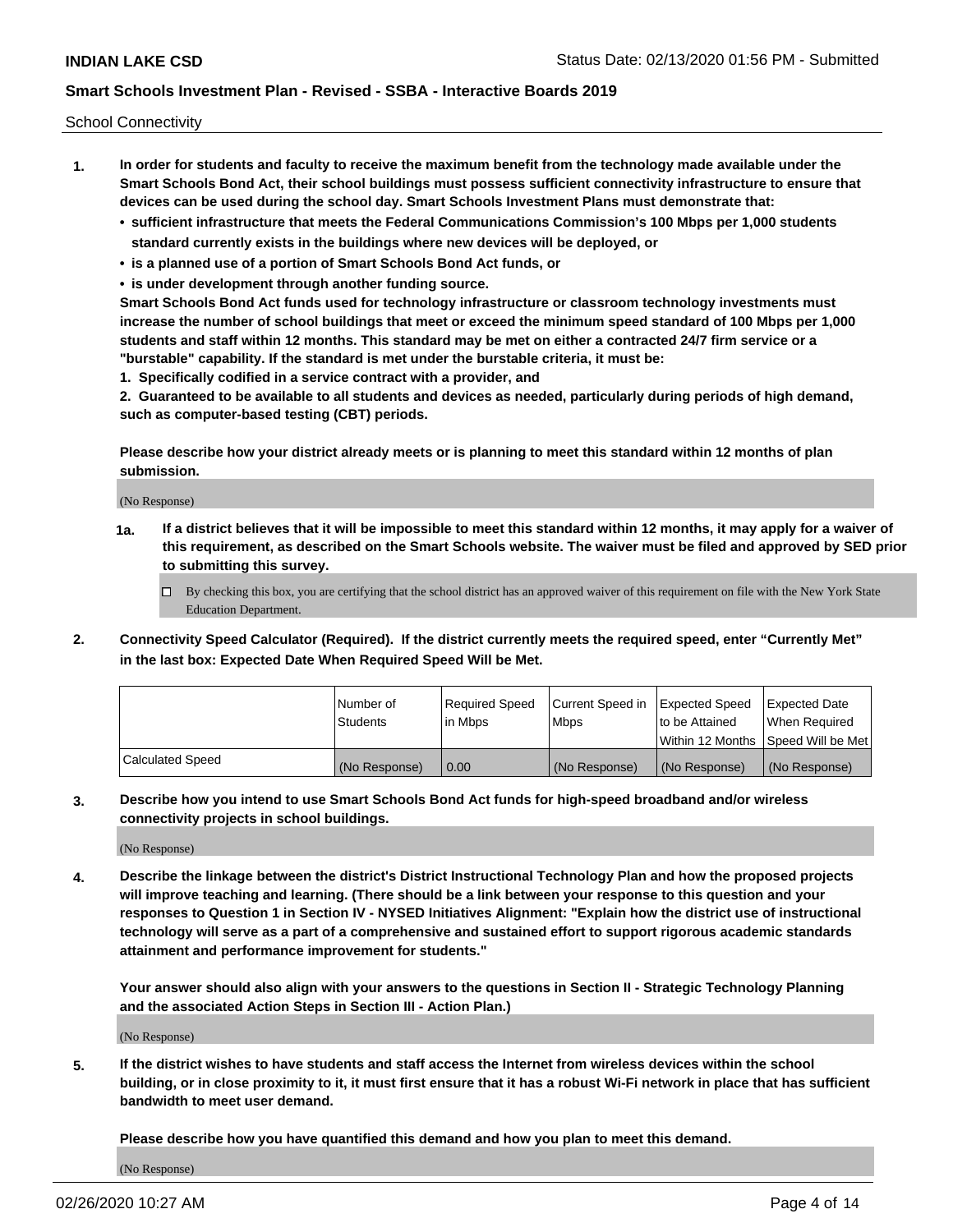School Connectivity

**6. Smart Schools plans with any expenditures in the School Connectivity category require a project number from the Office of Facilities Planning. Districts must submit an SSBA LOI and receive project numbers prior to submitting the SSIP. As indicated on the LOI, some projects may be eligible for a streamlined review and will not require a building permit.**

**Please indicate on a separate row each project number given to you by the Office of Facilities Planning.**

| Project Number |  |
|----------------|--|
| (No Response)  |  |

**7. Certain high-tech security and connectivity infrastructure projects may be eligible for an expedited review process as determined by the Office of Facilities Planning.**

### **Was your project deemed eligible for streamlined review?**

(No Response)

## **8. Include the name and license number of the architect or engineer of record.**

| Name          | License Number |
|---------------|----------------|
| (No Response) | (No Response)  |

### **9. Public Expenditures – Loanable (Counts toward the nonpublic loan calculation)**

| Select the allowable expenditure type.<br>Repeat to add another item under each type. | <b>PUBLIC</b> Items to be<br>l Purchased | Quantity           | Cost Per Item    | <b>Total Cost</b> |
|---------------------------------------------------------------------------------------|------------------------------------------|--------------------|------------------|-------------------|
| (No Response)                                                                         | (No Response)                            | l (No<br>Response) | (No<br>Response) | $\overline{0.00}$ |
|                                                                                       |                                          | O                  | 0.00             |                   |

## **10. Public Expenditures – Non-Loanable (Does not count toward nonpublic loan calculation)**

| Select the allowable expenditure<br>type.<br>Repeat to add another item under<br>each type. | <b>PUBLIC</b> Items to be purchased | Quantity      | Cost per Item | <b>Total Cost</b> |
|---------------------------------------------------------------------------------------------|-------------------------------------|---------------|---------------|-------------------|
| (No Response)                                                                               | (No Response)                       | (No Response) | (No Response) | 0.00              |
|                                                                                             |                                     |               | 0.00          |                   |

#### **11. Final 2014-15 BEDS Enrollment to calculate Nonpublic Sharing Requirement (no changes allowed.)**

|            | Public Enrollment | Nonpublic Enrollment | 'Total Enrollment | l Nonpublic Percentage |
|------------|-------------------|----------------------|-------------------|------------------------|
| Enrollment | 116               |                      | 116.00            | 0.00                   |

## **12. Total Public Budget - Loanable (Counts toward the nonpublic loan calculation)**

|                                               | Public Allocations | <b>Estimated Nonpublic Loan</b><br>Amount | Estimated Total Sub-Allocations |
|-----------------------------------------------|--------------------|-------------------------------------------|---------------------------------|
| Network/Access Costs                          | (No Response)      | 0.00                                      | 0.00                            |
| School Internal Connections and<br>Components | (No Response)      | 0.00                                      | 0.00                            |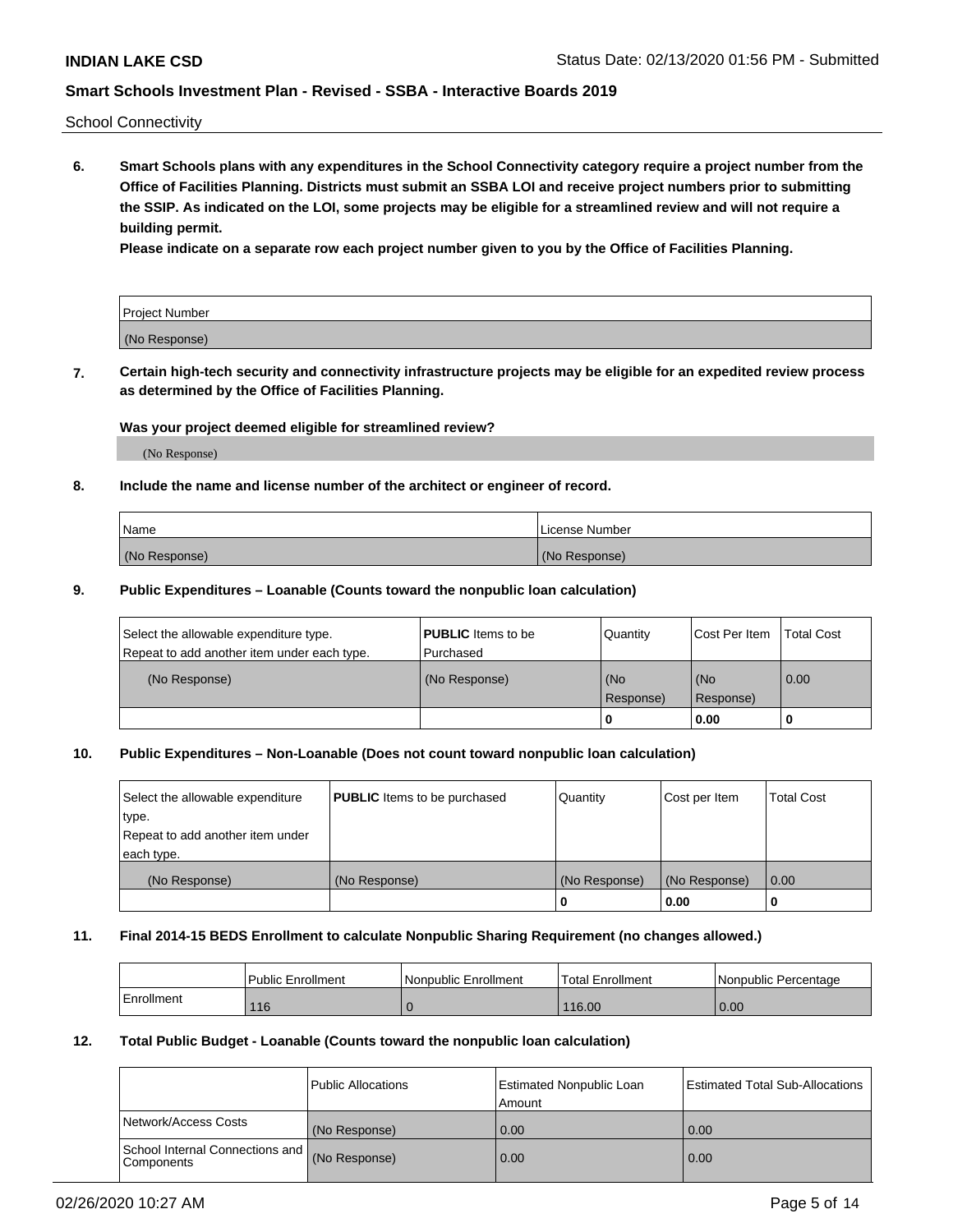School Connectivity

|          | Public Allocations | Estimated Nonpublic Loan<br>l Amount i | Estimated Total Sub-Allocations |
|----------|--------------------|----------------------------------------|---------------------------------|
| l Other  | (No Response)      | 0.00                                   | 0.00                            |
| 'Totals: | 0.00               | 0                                      | 0                               |

# **13. Total Public Budget – Non-Loanable (Does not count toward the nonpublic loan calculation)**

| Sub-<br>Allocation |
|--------------------|
| (No Response)      |
| (No Response)      |
| (No Response)      |
| (No Response)      |
| (No Response)      |
| (No Response)      |
| (No Response)      |
| 0.00               |
|                    |

# **14. School Connectivity Totals**

|                          | Total Sub-Allocations |
|--------------------------|-----------------------|
| Total Loanable Items     | 0.00                  |
| Total Non-Ioanable Items | 0.00                  |
| Totals:                  | 0                     |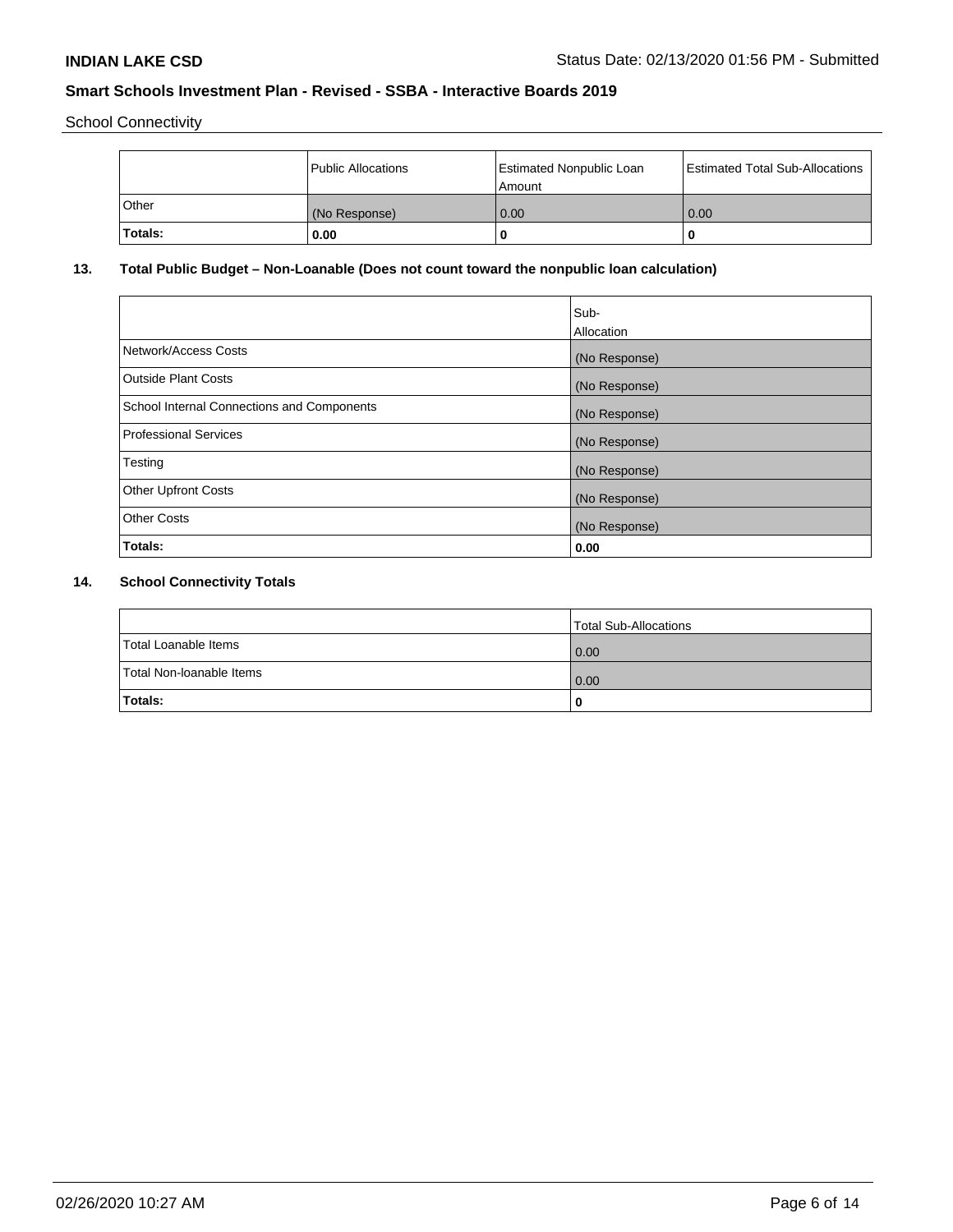Community Connectivity (Broadband and Wireless)

**1. Describe how you intend to use Smart Schools Bond Act funds for high-speed broadband and/or wireless connectivity projects in the community.**

(No Response)

**2. Please describe how the proposed project(s) will promote student achievement and increase student and/or staff access to the Internet in a manner that enhances student learning and/or instruction outside of the school day and/or school building.**

(No Response)

**3. Community connectivity projects must comply with all the necessary local building codes and regulations (building and related permits are not required prior to plan submission).**

 $\Box$  I certify that we will comply with all the necessary local building codes and regulations.

**4. Please describe the physical location of the proposed investment.**

(No Response)

**5. Please provide the initial list of partners participating in the Community Connectivity Broadband Project, along with their Federal Tax Identification (Employer Identification) number.**

| <b>Project Partners</b> | l Federal ID # |
|-------------------------|----------------|
| (No Response)           | (No Response)  |

**6. Please detail the type, quantity, per unit cost and total cost of the eligible items under each sub-category.**

| Select the allowable expenditure | Item to be purchased | Quantity      | Cost per Item | <b>Total Cost</b> |
|----------------------------------|----------------------|---------------|---------------|-------------------|
| type.                            |                      |               |               |                   |
| Repeat to add another item under |                      |               |               |                   |
| each type.                       |                      |               |               |                   |
| (No Response)                    | (No Response)        | (No Response) | (No Response) | 0.00              |
|                                  |                      | U             | 0.00          |                   |

**7. If you are submitting an allocation for Community Connectivity, complete this table.**

**Note that the calculated Total at the bottom of the table must equal the Total allocation for this category that you entered in the SSIP Overview overall budget.**

|                                    | Sub-Allocation |
|------------------------------------|----------------|
| Network/Access Costs               | (No Response)  |
| Outside Plant Costs                | (No Response)  |
| <b>Tower Costs</b>                 | (No Response)  |
| <b>Customer Premises Equipment</b> | (No Response)  |
| <b>Professional Services</b>       | (No Response)  |
| Testing                            | (No Response)  |
| <b>Other Upfront Costs</b>         | (No Response)  |
| <b>Other Costs</b>                 | (No Response)  |
| Totals:                            | 0.00           |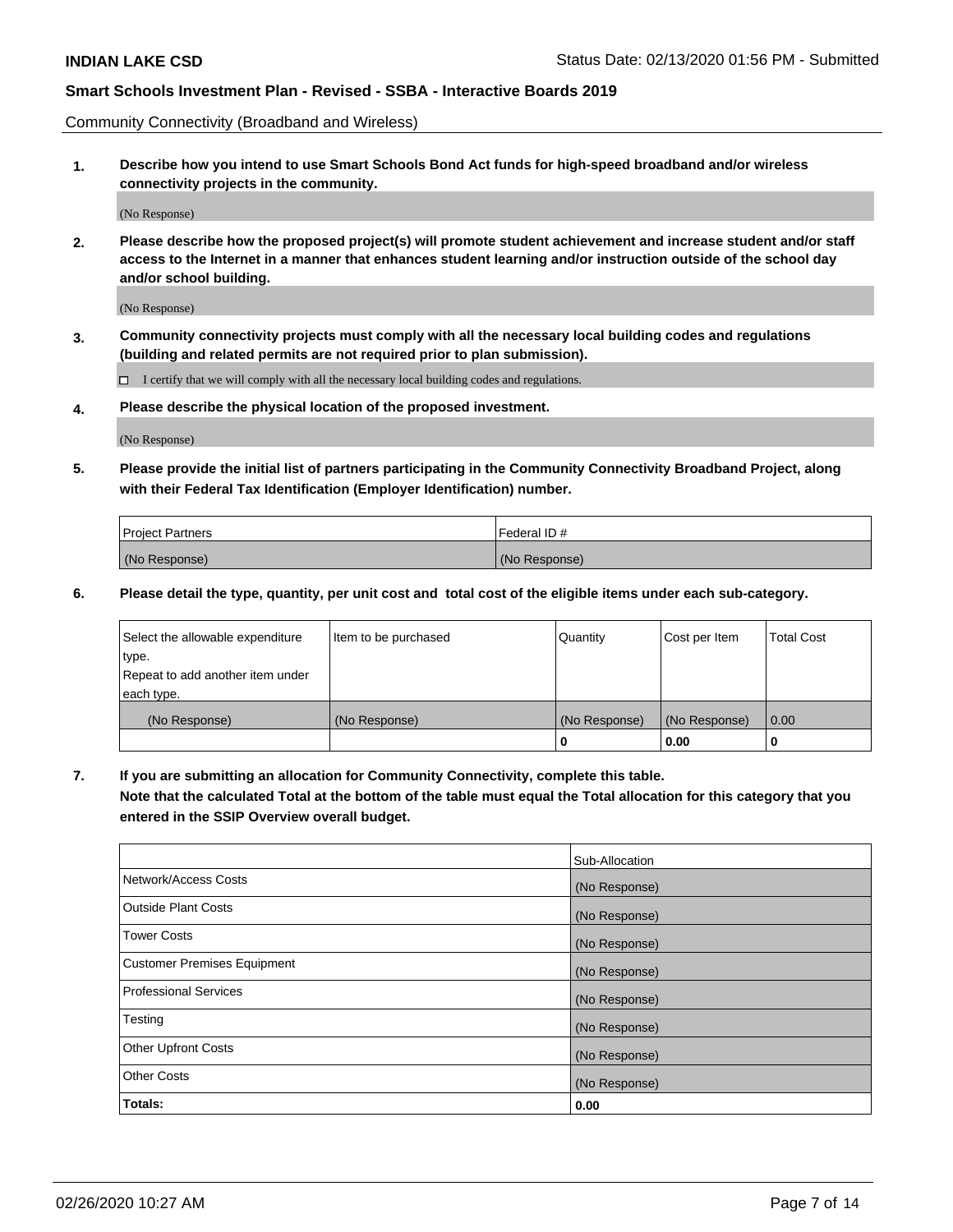### Classroom Learning Technology

**1. In order for students and faculty to receive the maximum benefit from the technology made available under the Smart Schools Bond Act, their school buildings must possess sufficient connectivity infrastructure to ensure that devices can be used during the school day. Smart Schools Investment Plans must demonstrate that sufficient infrastructure that meets the Federal Communications Commission's 100 Mbps per 1,000 students standard currently exists in the buildings where new devices will be deployed, or is a planned use of a portion of Smart Schools Bond Act funds, or is under development through another funding source. Smart Schools Bond Act funds used for technology infrastructure or classroom technology investments must increase the number of school buildings that meet or exceed the minimum speed standard of 100 Mbps per 1,000 students and staff within 12 months. This standard may be met on either a contracted 24/7 firm service or a "burstable" capability. If the standard is met under the burstable criteria, it must be: 1. Specifically codified in a service contract with a provider, and**

**2. Guaranteed to be available to all students and devices as needed, particularly during periods of high demand, such as computer-based testing (CBT) periods.**

**Please describe how your district already meets or is planning to meet this standard within 12 months of plan submission.**

**Indian Lake CSD meets the FCC minimum requirements of 100Mbps per 1000 students using Neric as our provider.** 

- **1a. If a district believes that it will be impossible to meet this standard within 12 months, it may apply for a waiver of this requirement, as described on the Smart Schools website. The waiver must be filed and approved by SED prior to submitting this survey.**
	- By checking this box, you are certifying that the school district has an approved waiver of this requirement on file with the New York State Education Department.
- **2. Connectivity Speed Calculator (Required). If the district currently meets the required speed, enter "Currently Met" in the last box: Expected Date When Required Speed Will be Met.**

|                  | INumber of      | Required Speed | Current Speed in Expected Speed |                | <b>Expected Date</b>                 |
|------------------|-----------------|----------------|---------------------------------|----------------|--------------------------------------|
|                  | <b>Students</b> | In Mbps        | <b>Mbps</b>                     | to be Attained | When Required                        |
|                  |                 |                |                                 |                | Within 12 Months 1Speed Will be Met1 |
| Calculated Speed | 120             | 12.00          | 100                             | N/A            | N/A                                  |

**3. If the district wishes to have students and staff access the Internet from wireless devices within the school building, or in close proximity to it, it must first ensure that it has a robust Wi-Fi network in place that has sufficient bandwidth to meet user demand.**

**Please describe how you have quantified this demand and how you plan to meet this demand.**

**The district currently has a complete wireless infrastructure within the building. This current wireless network provides wireless access to every classroom, shared learning space, and office with the deployment of 30 wireless access points.**

**4. All New York State public school districts are required to complete and submit an Instructional Technology Plan survey to the New York State Education Department in compliance with Section 753 of the Education Law and per Part 100.12 of the Commissioner's Regulations.**

**Districts that include educational technology purchases as part of their Smart Schools Investment Plan must have a submitted and approved Instructional Technology Plan survey on file with the New York State Education Department.**

- $\boxtimes$  By checking this box, you are certifying that the school district has an approved Instructional Technology Plan survey on file with the New York State Education Department.
- **5. Describe the devices you intend to purchase and their compatibility with existing or planned platforms or systems. Specifically address the adequacy of each facility's electrical, HVAC and other infrastructure necessary to install and support the operation of the planned technology.**

**The district will be using funding to provide interactive displays to replace outdated Smart boards in our classrooms. Our current Smart boards are also becoming harder to see. These devices will be compatible with our current infrastructure.**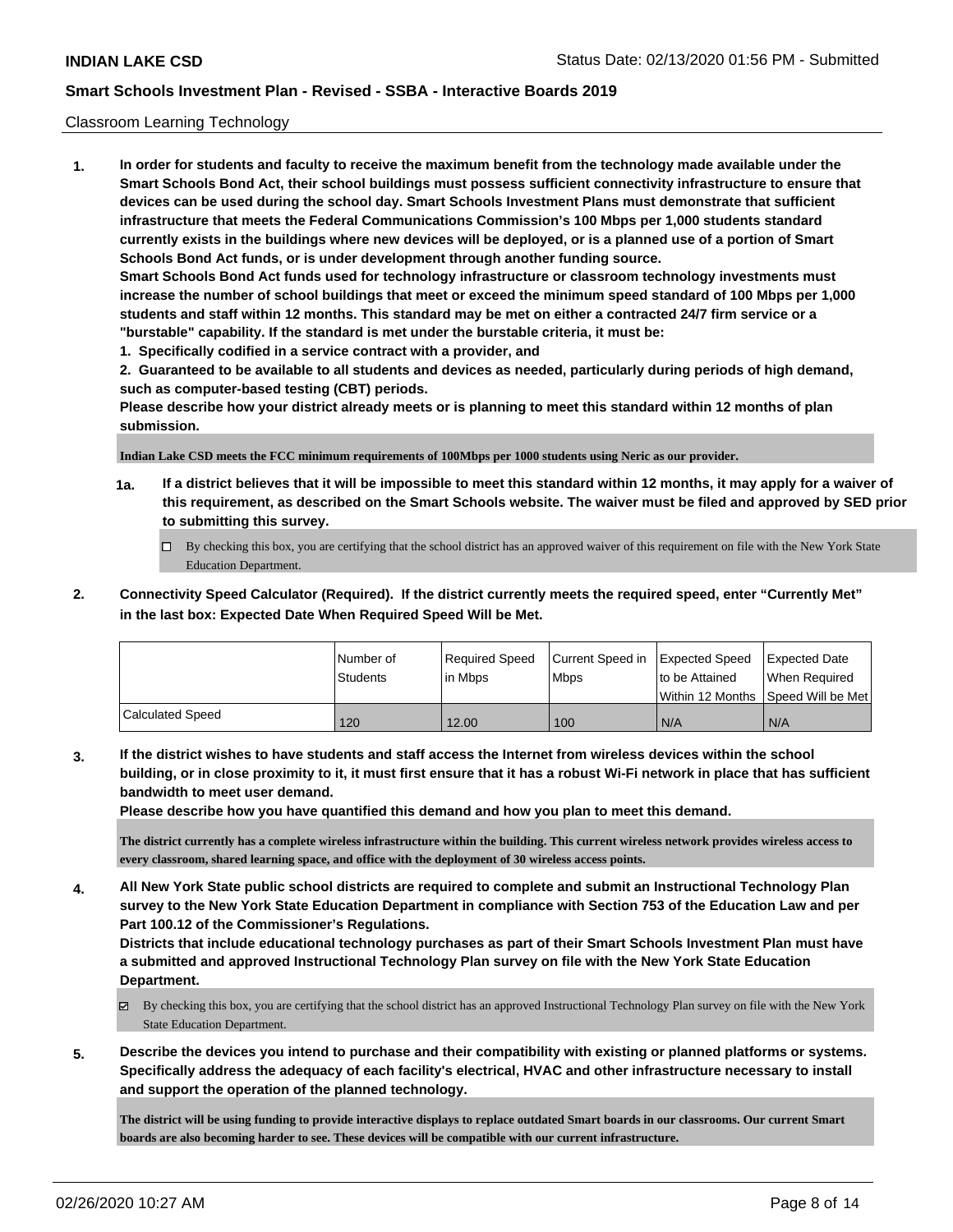### Classroom Learning Technology

- **6. Describe how the proposed technology purchases will:**
	- **> enhance differentiated instruction;**
	- **> expand student learning inside and outside the classroom;**
	- **> benefit students with disabilities and English language learners; and**
	- **> contribute to the reduction of other learning gaps that have been identified within the district.**

**The expectation is that districts will place a priority on addressing the needs of students who struggle to succeed in a rigorous curriculum. Responses in this section should specifically address this concern and align with the district's Instructional Technology Plan (in particular Question 2 of E. Curriculum and Instruction: "Does the district's instructional technology plan address the needs of students with disabilities to ensure equitable access to instruction, materials and assessments?" and Question 3 of the same section: "Does the district's instructional technology plan address the provision of assistive technology specifically for students with disabilities to ensure access to and participation in the general curriculum?")**

**In addition, describe how the district ensures equitable access to instruction, materials and assessments and participation in the general curriculum for both SWD and English Language Learners/Multilingual Learners (ELL/MLL) students.**

Technology has always been in constant flux, moving forward and rarely looking back. Due to this, we must always be looking for new ways to integrate technology at a deeper level and incorporating it into our students lives in safe and meaningful ways. We now have access to bigger classrooms with the ability to reach out to experts outside the walls of our school, create multimedia worlds that demonstrate creativity and understanding, and share work and receive feedback with someone beyond the teacher.

Over the past 5 years, our school has been supplying individual students with chromebooks to be utilized during the school day. During this time, we have also incorporated G Suite for Education within each or our classrooms. The purchase of new displays will allow our teachers the ability to create lessons ahead of class time, and with a simple save, share those lessons with the entire class to playback and/or review at a later date in Google Classrooms. They will also allow teachers to take notes on assignments which have been created in multiple formats, something that is not able to be done on our current system. Teachers will also have the ability to more easily differentiate their lessons using technology to allow our students with needs to be more successful in a traditional classroom environment. The boards will allow our teachers to incorporate multi-sensory lessons to enhance learning for all students.Students with special needs will be able to work side by side with their peers at the new interactive boards, as well as, projecting student work from their chrome to the board.Our special needs students have historically continued to have gaps in their ELA and Math skills. Even though the gaps have narrowed, the new interactive boards and proprietary software will provide additional avenues to address those gaps through multi-sensory lessons and instruction.

 Due to our rural location, we will also be able to use these displays as a teleconferencing center giving teachers the ability to both send and receive classes, as well as, students experience virtual field trips that otherwise would not be available. Finally, these displays will help to solve problems with the inability to clearly project software and websites that our classrooms use due to the quality of the current projectors that were originally installed.

Although historically we have not had ELL students, these boards will allow teachers to provide lessons appropriate to their needs including distance learning opportunities with other similar ELL students.

# **7. Where appropriate, describe how the proposed technology purchases will enhance ongoing communication with parents and other stakeholders and help the district facilitate technology-based regional partnerships, including distance learning and other efforts.**

**The technology being purchased will help to create a more efficient platform for teachers to be able to share lessons with parents through both Google Classroom and/or other websites. In addition, the interactive boards will provide us with teleconferencing abilities to reach parents who have traditionally had difficulties with physically meeting during school hours**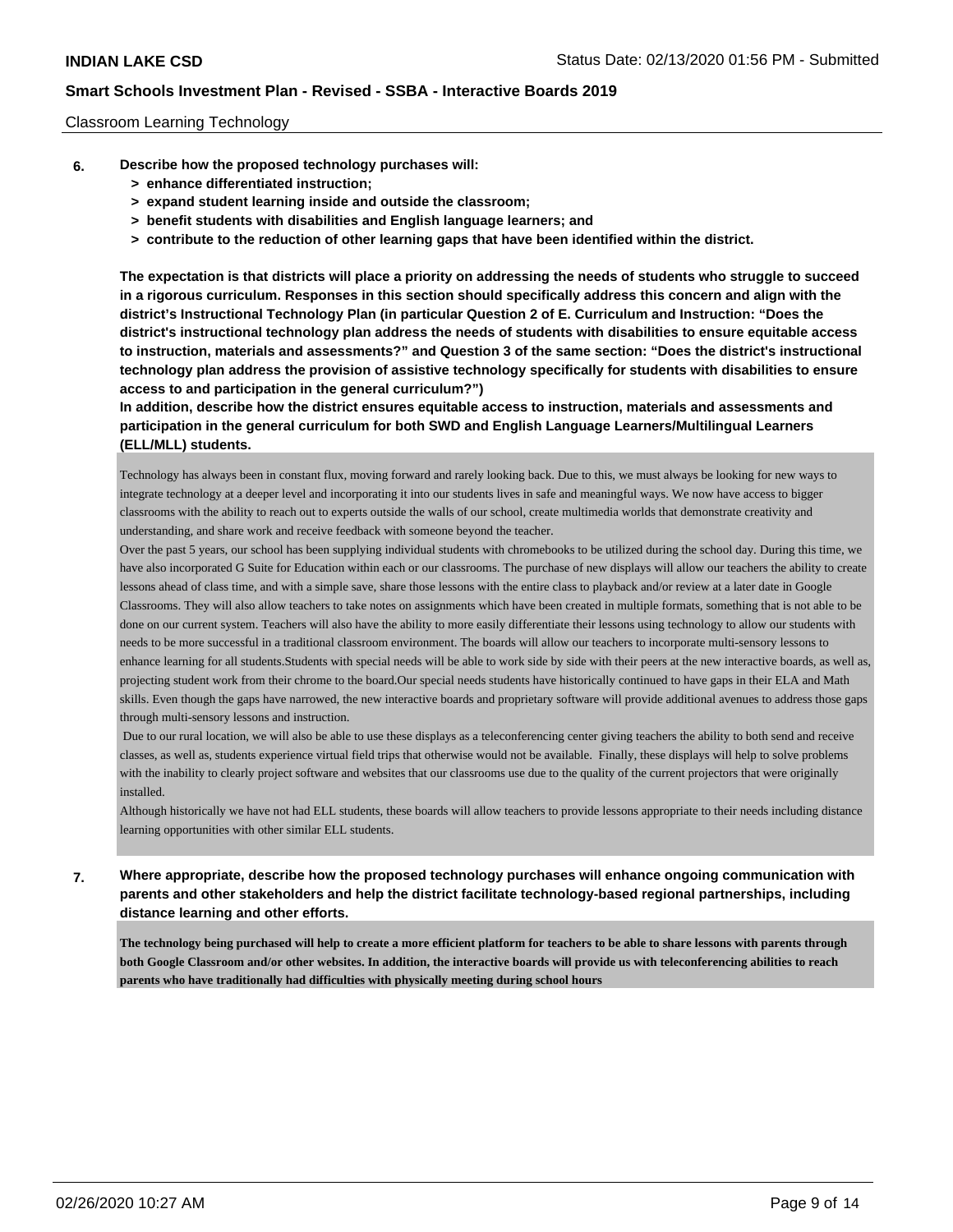### Classroom Learning Technology

**8. Describe the district's plan to provide professional development to ensure that administrators, teachers and staff can employ the technology purchased to enhance instruction successfully.**

**Note: This response should be aligned and expanded upon in accordance with your district's response to Question 1 of F. Professional Development of your Instructional Technology Plan: "Please provide a summary of professional development offered to teachers and staff, for the time period covered by this plan, to support technology to enhance teaching and learning. Please include topics, audience and method of delivery within your summary."**

Professional development for the new interactive displays will be purchased directly from the vendor and offered to all our staff who will be utilizing them. After the initial vender provided instruction, we also have two teachers who are proficient with Promethean boards and their software who will provide weekly professional development to our staff. We also utilize workshops offered by our regional BOCES Model Schools program like Intro, Intermediate and Advanced workshops in both Google Suites and Google Classroom as well as other workshops for Instructional Strategy Apps . On the local level, we offer "Tech Tuesdays" to staff interested in learning more about specific technology topics like Ed Puzzle, Pear Deck and ScreenCastify. Staff members also volunteer to teach various topics they are proficient in like 'How to organize your Google Drive" and "Archive your previous years Google Classrooms". Our Computer Coordinator is also available to answer general questions.

- **9. Districts must contact one of the SUNY/CUNY teacher preparation programs listed on the document on the left side of the page that supplies the largest number of the district's new teachers to request advice on innovative uses and best practices at the intersection of pedagogy and educational technology.**
	- By checking this box, you certify that you have contacted the SUNY/CUNY teacher preparation program that supplies the largest number of your new teachers to request advice on these issues.

### **9a. Please enter the name of the SUNY or CUNY Institution that you contacted.**

SUNY Plattsburgh

**9b. Enter the primary Institution phone number.**

#### 518-564-5143

**9c. Enter the name of the contact person with whom you consulted and/or will be collaborating with on innovative uses of technology and best practices.**

Dr. Heidi Schnackenberg

**10. To ensure the sustainability of technology purchases made with Smart Schools funds, districts must demonstrate a long-term plan to maintain and replace technology purchases supported by Smart Schools Bond Act funds. This sustainability plan shall demonstrate a district's capacity to support recurring costs of use that are ineligible for Smart Schools Bond Act funding such as device maintenance, technical support, Internet and wireless fees, maintenance of hotspots, staff professional development, building maintenance and the replacement of incidental items. Further, such a sustainability plan shall include a long-term plan for the replacement of purchased devices and equipment at the end of their useful life with other funding sources.**

By checking this box, you certify that the district has a sustainability plan as described above.

**11. Districts must ensure that devices purchased with Smart Schools Bond funds will be distributed, prepared for use, maintained and supported appropriately. Districts must maintain detailed device inventories in accordance with generally accepted accounting principles.**

By checking this box, you certify that the district has a distribution and inventory management plan and system in place.

**12. Please detail the type, quantity, per unit cost and total cost of the eligible items under each sub-category.**

| Select the allowable expenditure<br>type.<br>Repeat to add another item under<br>each type. | I Item to be Purchased                       | Quantity | Cost per Item | <b>Total Cost</b> |
|---------------------------------------------------------------------------------------------|----------------------------------------------|----------|---------------|-------------------|
| <b>Other Costs</b>                                                                          | Promethean ActivCare plus on-site<br>support | 16       | 225.00        | 3,600.00          |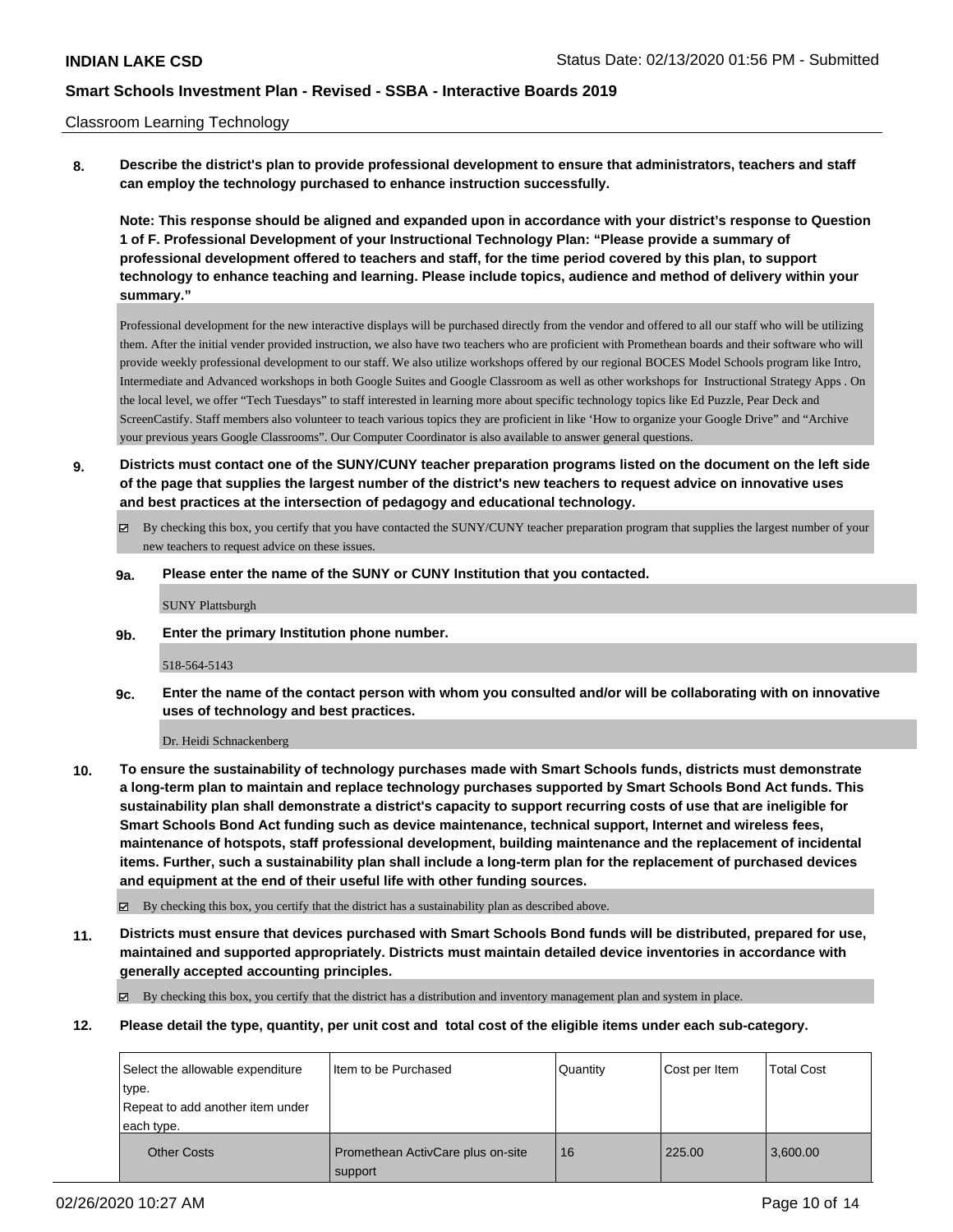# Classroom Learning Technology

| Select the allowable expenditure | Item to be Purchased            | Quantity | Cost per Item | <b>Total Cost</b> |
|----------------------------------|---------------------------------|----------|---------------|-------------------|
| type.                            |                                 |          |               |                   |
| Repeat to add another item under |                                 |          |               |                   |
| each type.                       |                                 |          |               |                   |
| Interactive Whiteboards          | Promethean Adj. Wall mount      | 4        | 679.50        | 2,718.00          |
| Interactive Whiteboards          | Promethean Adjustable Cart      |          | 1,300.00      | 1,300.00          |
| Interactive Whiteboards          | <b>Promethean ActivPanel 75</b> | 16       | 4,500.00      | 72,000.00         |
|                                  |                                 | 37       | 6,704.50      | 79,618            |

# **13. Final 2014-15 BEDS Enrollment to calculate Nonpublic Sharing Requirement (no changes allowed.)**

|            | l Public Enrollment | Nonpublic Enrollment | l Total Enrollment | Nonpublic<br><b>Percentage</b> |
|------------|---------------------|----------------------|--------------------|--------------------------------|
| Enrollment | 116                 |                      | 116.00             | 0.00                           |

## **14. If you are submitting an allocation for Classroom Learning Technology complete this table.**

|                          | Public School Sub-Allocation | <b>Estimated Nonpublic Loan</b><br>Amount<br>(Based on Percentage Above) | Estimated Total Public and<br>Nonpublic Sub-Allocation |
|--------------------------|------------------------------|--------------------------------------------------------------------------|--------------------------------------------------------|
| Interactive Whiteboards  | 76,018.00                    | 0.00                                                                     | 76.018.00                                              |
| Computer Servers         | 0.00                         | 0.00                                                                     | 0.00                                                   |
| <b>Desktop Computers</b> | 0.00                         | 0.00                                                                     | 0.00                                                   |
| <b>Laptop Computers</b>  | 0.00                         | 0.00                                                                     | 0.00                                                   |
| <b>Tablet Computers</b>  | 0.00                         | 0.00                                                                     | 0.00                                                   |
| <b>Other Costs</b>       | 3.600.00                     | 0.00                                                                     | 3.600.00                                               |
| Totals:                  | 79,618.00                    | 0                                                                        | 79,618                                                 |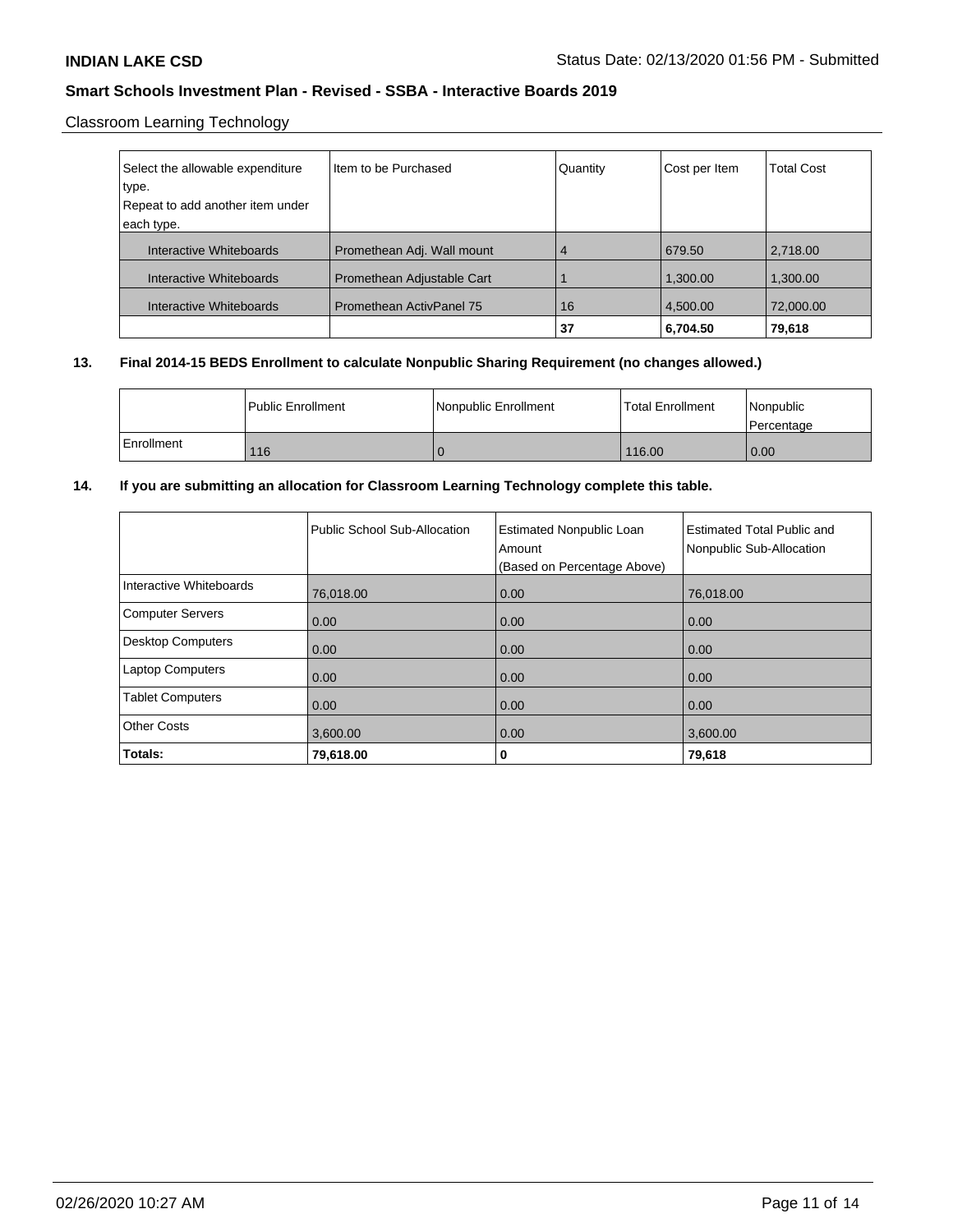### Pre-Kindergarten Classrooms

**1. Provide information regarding how and where the district is currently serving pre-kindergarten students and justify the need for additional space with enrollment projections over 3 years.**

(No Response)

- **2. Describe the district's plan to construct, enhance or modernize education facilities to accommodate prekindergarten programs. Such plans must include:**
	- **Specific descriptions of what the district intends to do to each space;**
	- **An affirmation that new pre-kindergarten classrooms will contain a minimum of 900 square feet per classroom;**
	- **The number of classrooms involved;**
	- **The approximate construction costs per classroom; and**
	- **Confirmation that the space is district-owned or has a long-term lease that exceeds the probable useful life of the improvements.**

(No Response)

**3. Smart Schools Bond Act funds may only be used for capital construction costs. Describe the type and amount of additional funds that will be required to support ineligible ongoing costs (e.g. instruction, supplies) associated with any additional pre-kindergarten classrooms that the district plans to add.**

(No Response)

**4. All plans and specifications for the erection, repair, enlargement or remodeling of school buildings in any public school district in the State must be reviewed and approved by the Commissioner. Districts that plan capital projects using their Smart Schools Bond Act funds will undergo a Preliminary Review Process by the Office of Facilities Planning.**

**Please indicate on a separate row each project number given to you by the Office of Facilities Planning.**

| Project Number |  |
|----------------|--|
| (No Response)  |  |
|                |  |

**5. Please detail the type, quantity, per unit cost and total cost of the eligible items under each sub-category.**

| Select the allowable expenditure | Item to be purchased | Quantity      | Cost per Item | <b>Total Cost</b> |
|----------------------------------|----------------------|---------------|---------------|-------------------|
| type.                            |                      |               |               |                   |
| Repeat to add another item under |                      |               |               |                   |
| each type.                       |                      |               |               |                   |
| (No Response)                    | (No Response)        | (No Response) | (No Response) | 0.00              |
|                                  |                      | υ             | 0.00          |                   |

**6. If you have made an allocation for Pre-Kindergarten Classrooms, complete this table. Note that the calculated Total at the bottom of the table must equal the Total allocation for this category that you entered in the SSIP Overview overall budget.**

|                                          | Sub-Allocation |
|------------------------------------------|----------------|
| Construct Pre-K Classrooms               | (No Response)  |
| Enhance/Modernize Educational Facilities | (No Response)  |
| <b>Other Costs</b>                       | (No Response)  |
| Totals:                                  | 0.00           |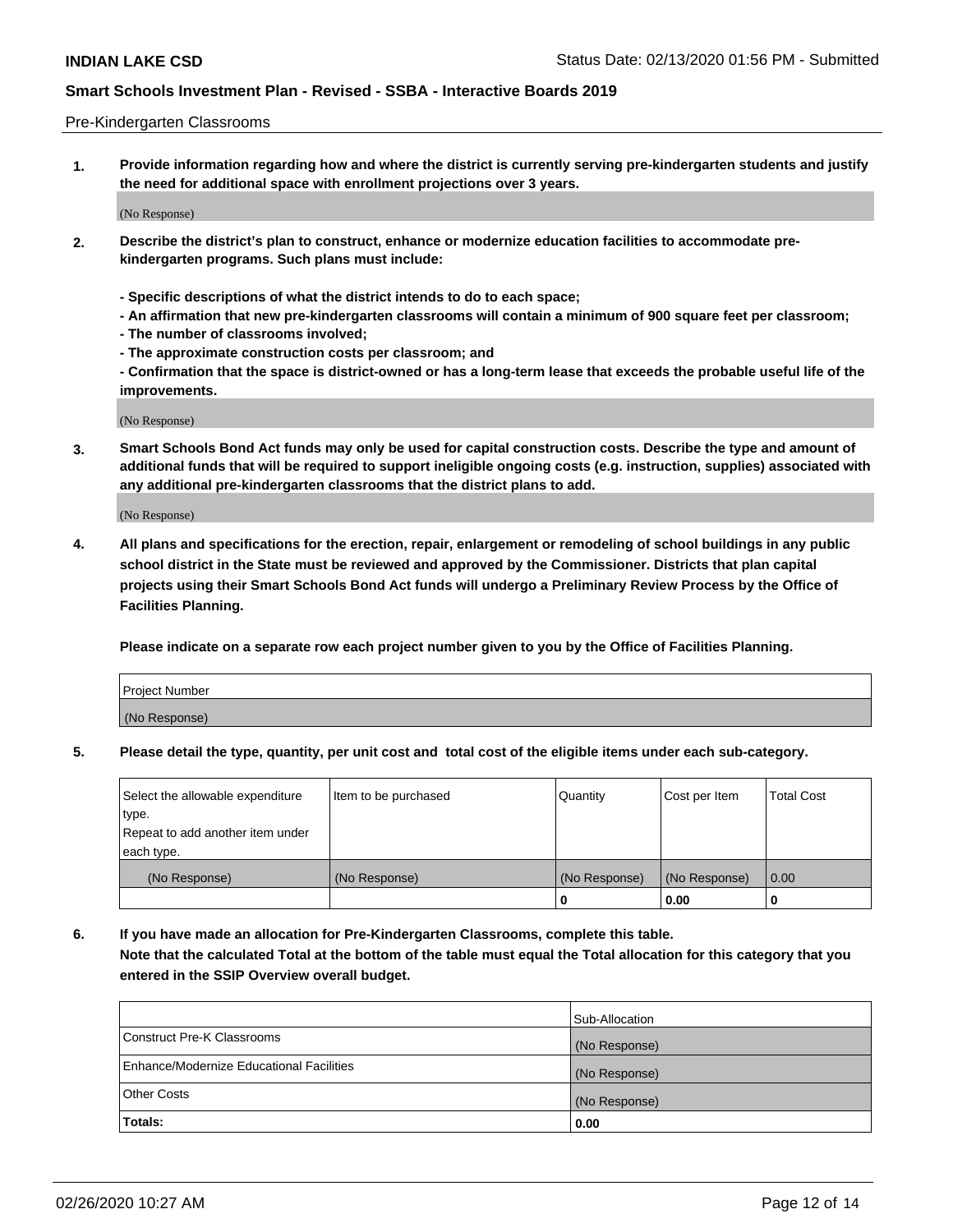Replace Transportable Classrooms

**1. Describe the district's plan to construct, enhance or modernize education facilities to provide high-quality instructional space by replacing transportable classrooms.**

(No Response)

**2. All plans and specifications for the erection, repair, enlargement or remodeling of school buildings in any public school district in the State must be reviewed and approved by the Commissioner. Districts that plan capital projects using their Smart Schools Bond Act funds will undergo a Preliminary Review Process by the Office of Facilities Planning.**

**Please indicate on a separate row each project number given to you by the Office of Facilities Planning.**

| Project Number |  |
|----------------|--|
|                |  |
|                |  |
|                |  |
| (No Response)  |  |
|                |  |
|                |  |

**3. For large projects that seek to blend Smart Schools Bond Act dollars with other funds, please note that Smart Schools Bond Act funds can be allocated on a pro rata basis depending on the number of new classrooms built that directly replace transportable classroom units.**

**If a district seeks to blend Smart Schools Bond Act dollars with other funds describe below what other funds are being used and what portion of the money will be Smart Schools Bond Act funds.**

(No Response)

**4. Please detail the type, quantity, per unit cost and total cost of the eligible items under each sub-category.**

| Select the allowable expenditure | Item to be purchased | Quantity      | Cost per Item | Total Cost |
|----------------------------------|----------------------|---------------|---------------|------------|
| ∣type.                           |                      |               |               |            |
| Repeat to add another item under |                      |               |               |            |
| each type.                       |                      |               |               |            |
| (No Response)                    | (No Response)        | (No Response) | (No Response) | 0.00       |
|                                  |                      | u             | 0.00          |            |

**5. If you have made an allocation for Replace Transportable Classrooms, complete this table. Note that the calculated Total at the bottom of the table must equal the Total allocation for this category that you entered in the SSIP Overview overall budget.**

|                                                | Sub-Allocation |
|------------------------------------------------|----------------|
| Construct New Instructional Space              | (No Response)  |
| Enhance/Modernize Existing Instructional Space | (No Response)  |
| <b>Other Costs</b>                             | (No Response)  |
| Totals:                                        | 0.00           |